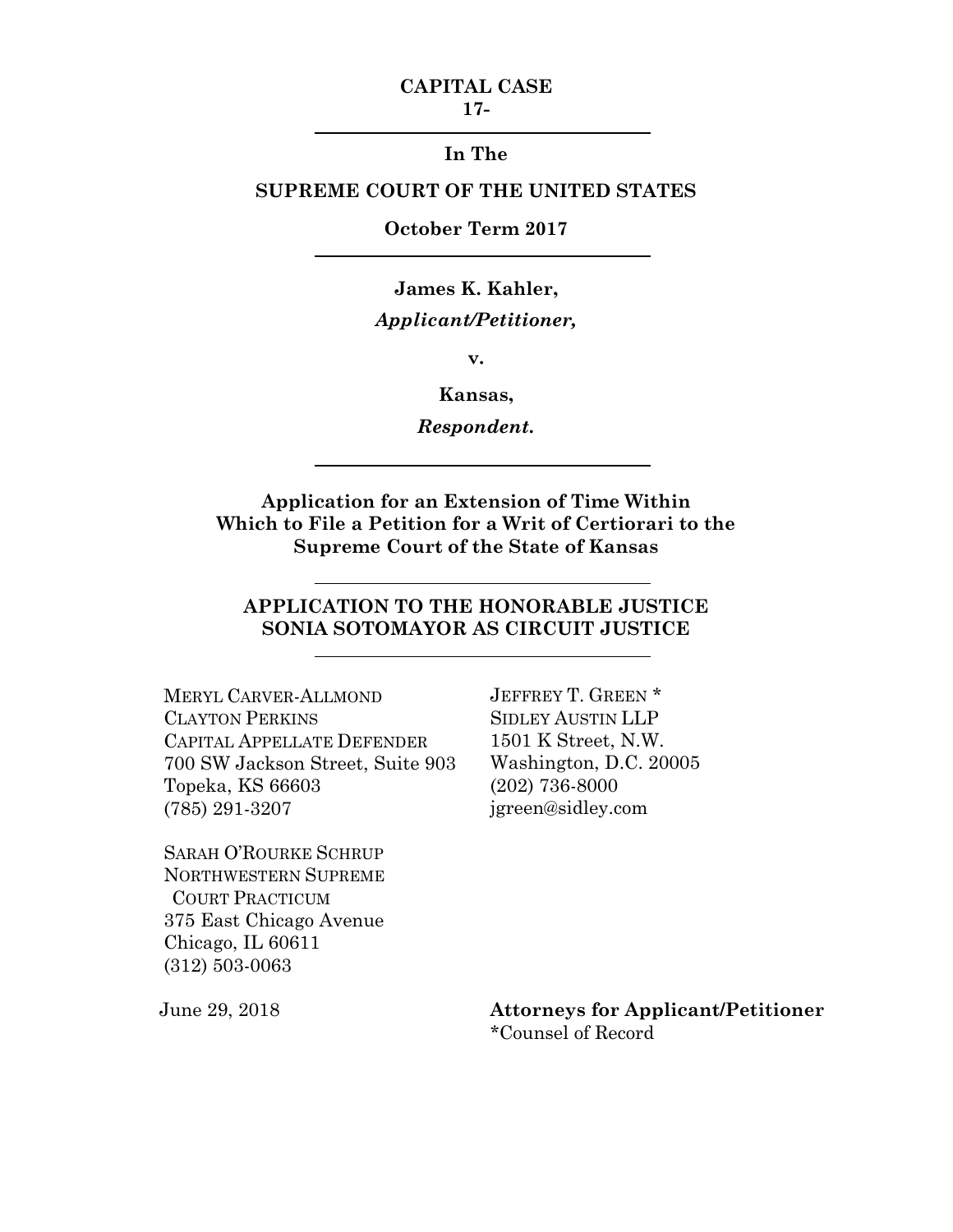### **APPLICATION FOR AN EXTENSION OF TIME**

Pursuant to Rule 13.5 of the Rules of this Court, Applicant James Kahler hereby requests a 60-day extension of time within which to file a petition for a writ of certiorari up to and including Friday, September 28, 2018.

#### **JUDGMENT FOR WHICH REVIEW IS SOUGHT**

The judgment for which review is sought is *Kansas* v. *James K. Kahler,* No. 106,981 (February 9, 2018) (attached as Exhibit 1). The Supreme Court of the State of Kansas denied Applicant's motion for rehearing or modification on May 1, 2018 (attached as Exhibit 2).

#### **JURISDICTION**

This Court will have jurisdiction over any timely filed petition for certiorari in this case pursuant to 28 U.S.C. § 1254(1). Under Rules 13.1, 13.3, and 30.1 of the Rules of this Court, a petition for a writ of certiorari was due to be filed on or before July 30, 2018. In accordance with Rule 13.5, this application is being filed more than 10 days in advance of the filing date for the petition for a writ of certiorari.

### **REASONS JUSTIFYING AN EXTENSION OF TIME**

Applicant respectfully requests a 60-day extension of time within which to file a petition for a writ of certiorari seeking review of the decision of the Supreme Court of the State of Kansas in this case, up to and including September 28, 2018.

1. Applicant has requested that the Northwestern University School of Law Supreme Court Practicum assist in the preparation of his petition. An extension of time will permit the students the time necessary to complete a cogent and well-researched petition.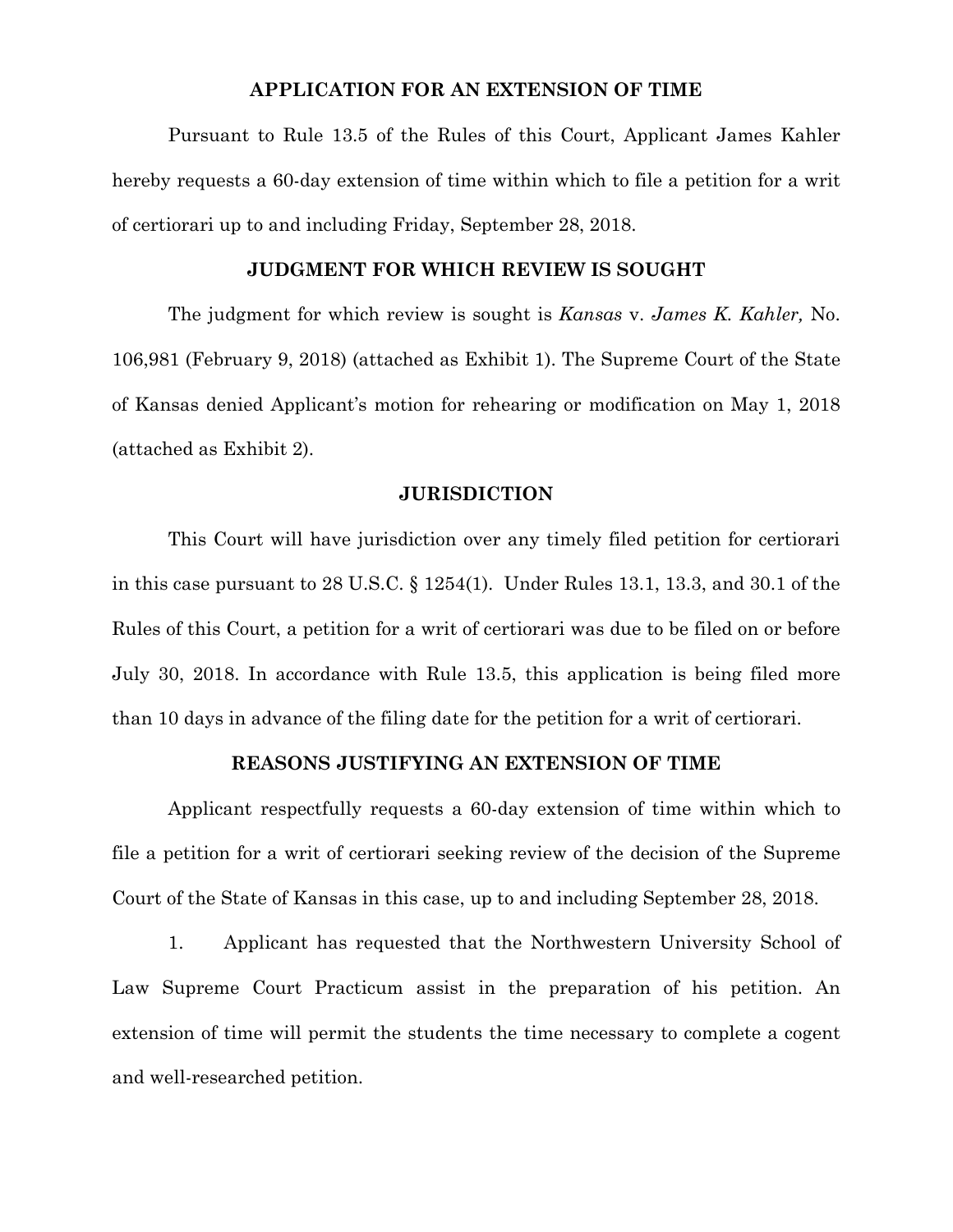2. Counsel would not usually ask for a 60-day extension request, but does so in order to allow the Northwestern Practicum adequate time to research and complete the petition after the beginning of the academic calendar for fall 2018, which begins August 27, 2018.

3. The extension of time is also necessary because of the press of other client business. For example, in the coming months, the Northwestern Practicum has several overlapping commitments representing other clients in this Court, including petitions for writs of certiorari in *Malone* v. *United States* (No. 18-) and *Rivera-Ruperto* v. *United States,* (No. 18-), and reply briefs in *Arjune* v. *New York*  (No. 17-8587) and *Dixon* v. *United States* (No. 17-8853). Mr. Green is also appointed counsel in three D.C. Court of Appeals cases currently briefing and/or preparing for oral argument (*Johnson* v. *United States*, No. 13-CF-493; *Walker* v. *United States*, Nos. 14-CF-839 and 14-CF-840; and *General* v. *United States*, No. 16- CF-0822) and has ongoing litigation in the District Court for the District of Columbia. A 60-day extension for the Applicant would allow Mr. Green the necessary amount of time to effectively contribute to all open matters including Applicant's petition as well as his other client business abroad, and would also allow the Northwestern Practicum students sufficient time for research and drafting efforts per Applicant's request.